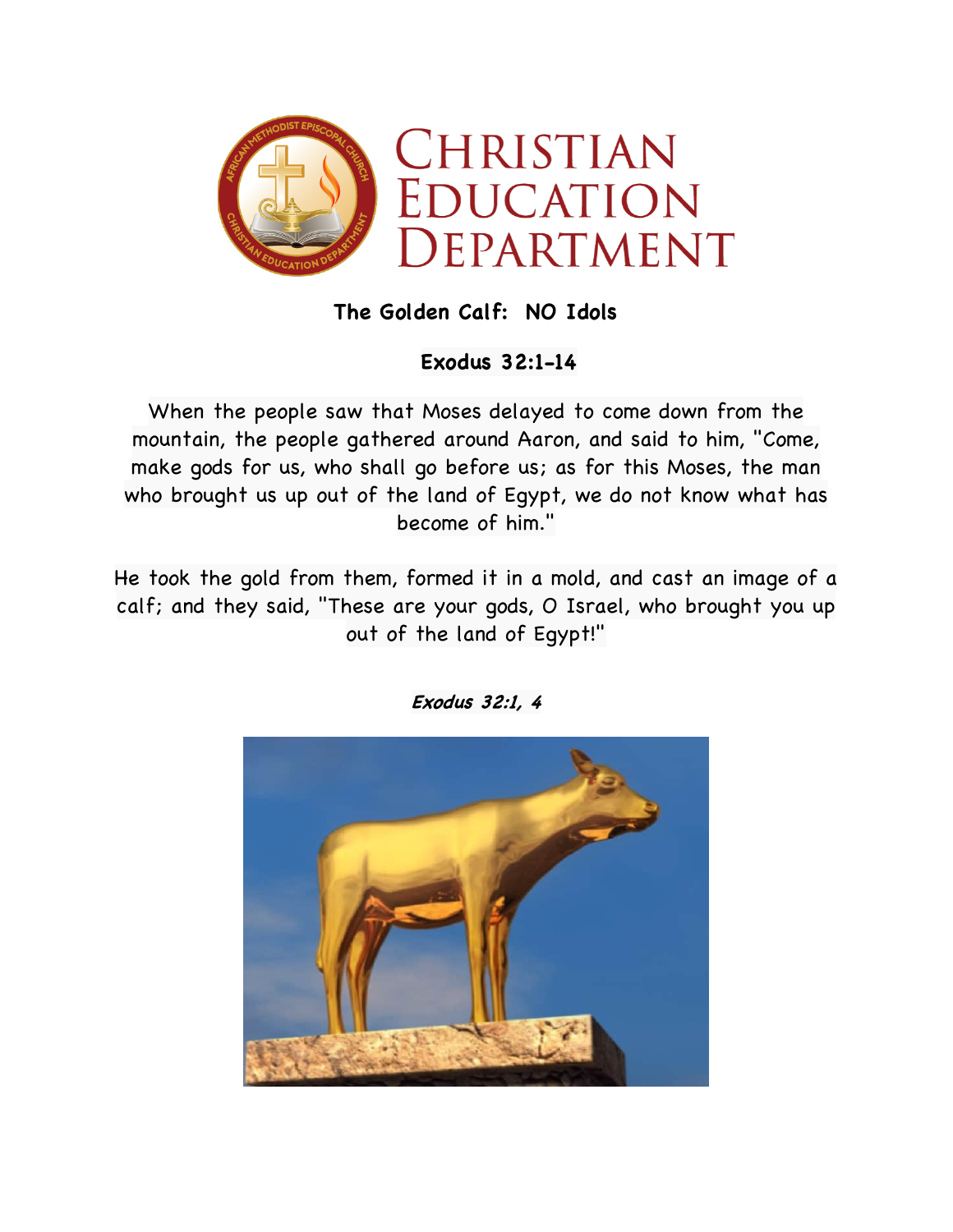For a while, the Israelites stopped worshipping God who brought them out of slavery in Egypt. THEY MADE their own god to worship—a golden calf. God did not like it! We only should worship our one, true God—not things made by ourselves or others.

Supplies: 1 paper plate 2 wooden clothes pins or something else to use as legs Golden calf head template Tape Yellow/gold crayon **Scissors** 

- 1. Color the golden calf head cut out gold/yellow.
- 2. Either write on the outer side of the paper plate (with a marker) or cut out pieces of paper and write the name of things we sometimes can love too much—even more than God to remind us to be careful to love God first and most. (things like money, stuff)
- 3. Color the paper plate golden
- 4. Fold the paper plate in half and put two clothes pins at the bottom for its feet.
- 5. Tape the calf head to the right side of the paper plate.
- 6. If the words are written on pieces of paper, then tape the words on the front of cow body.



Adapted from: https://churchhousecollection.blogspot.com/2013/01/paper-plate-golden-calf-craft-for-ten.html.